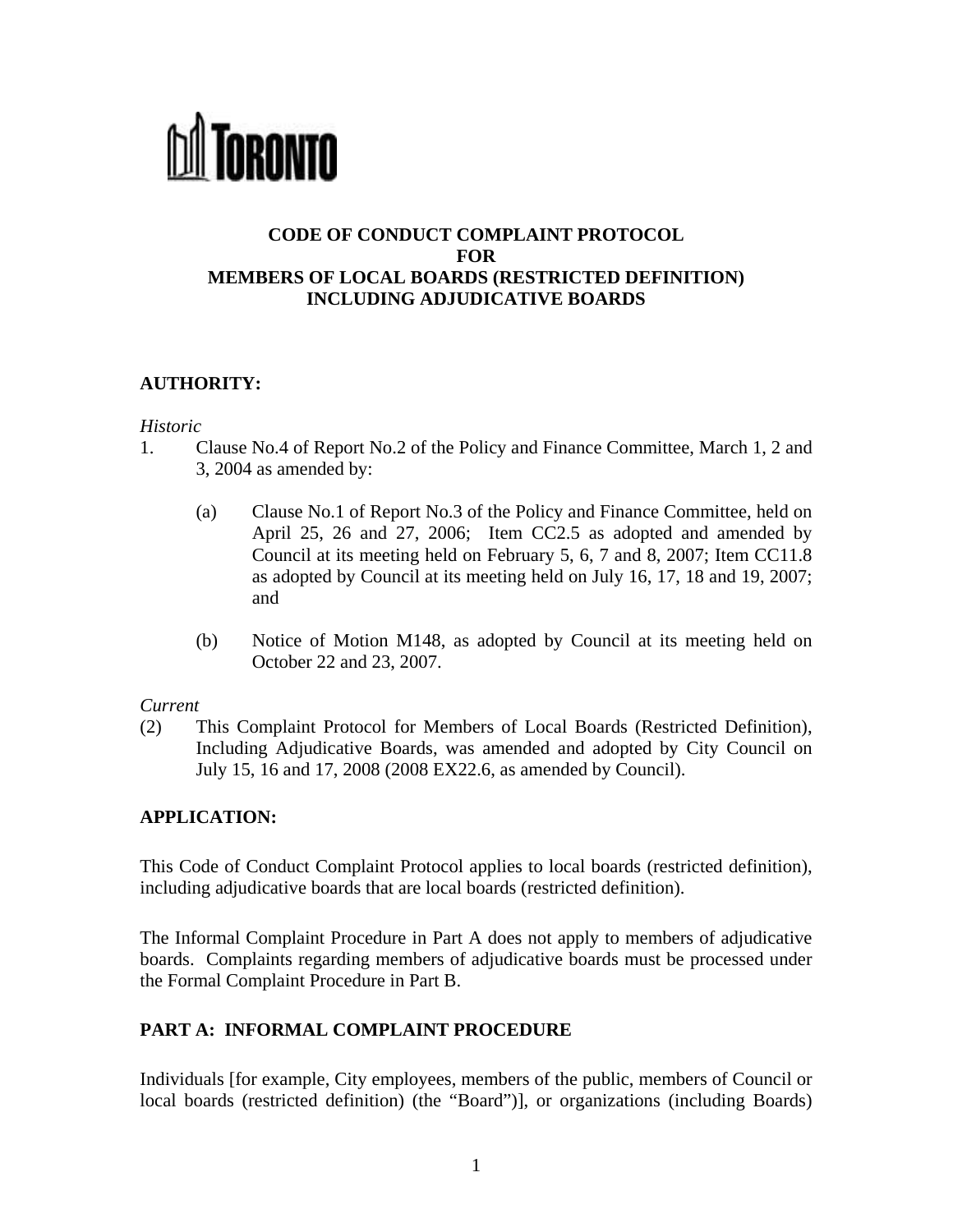who have identified or witnessed behaviour or an activity by a member of a Board, other than an adjudicative board, that they believe is in contravention of the *Code of Conduct for Members of Local Boards (Restricted Definition),* (the "Code of Conduct"), may wish to address the prohibited behaviour or activity themselves by taking the following actions through the Chair of the Board. If the complaint is about the Chair's behaviour or activity, the complainant shall consult with the Integrity Commissioner on the appropriate contact.

- (1) request the Chair to advise the member that the behaviour or activity contravenes the Code of Conduct;
- (2) request the Chair to encourage the member to stop the prohibited behaviour or activity;
- (3) keep a written record of the incidents including dates, times, locations, other persons present, and any other relevant information;
- (4) tell someone else (for example, a senior staff member or an officer of the organization) about your concerns, your comments to the member and the response of the member;
- (5) if applicable, through the Chair confirm to the member your satisfaction with the response of the member; or, if applicable, through the Chair advise the member of your dissatisfaction with the response; and
- (6) consider the need to pursue the matter in accordance with the formal complaint procedure outlined in Part B, or in accordance with another applicable judicial or quasi-judicial process or complaint procedure.

Individuals and organizations are encouraged to initially pursue this informal complaint procedure (except for complaints regarding members of adjudicative boards) as a means of stopping and remedying a behaviour or activity that is prohibited by the Code of Conduct. With the consent of the complaining individual or organization and the member, the Integrity Commissioner may be part of any informal process. However, it is not a precondition or a prerequisite that those complaining pursue the informal complaint procedure before pursuing the Formal Complaint Procedure in Part B.

# **PART B: FORMAL COMPLAINT PROCEDURE: Integrity Commissioner**

Statutory Authority:

Under section 160 of the *City of Toronto Act, 2006*:

[a] City Council ("Council"), a member of council or a member of the public may request the Integrity Commissioner to conduct an inquiry about whether a member of a local board (restricted definition) has contravened the *Code of*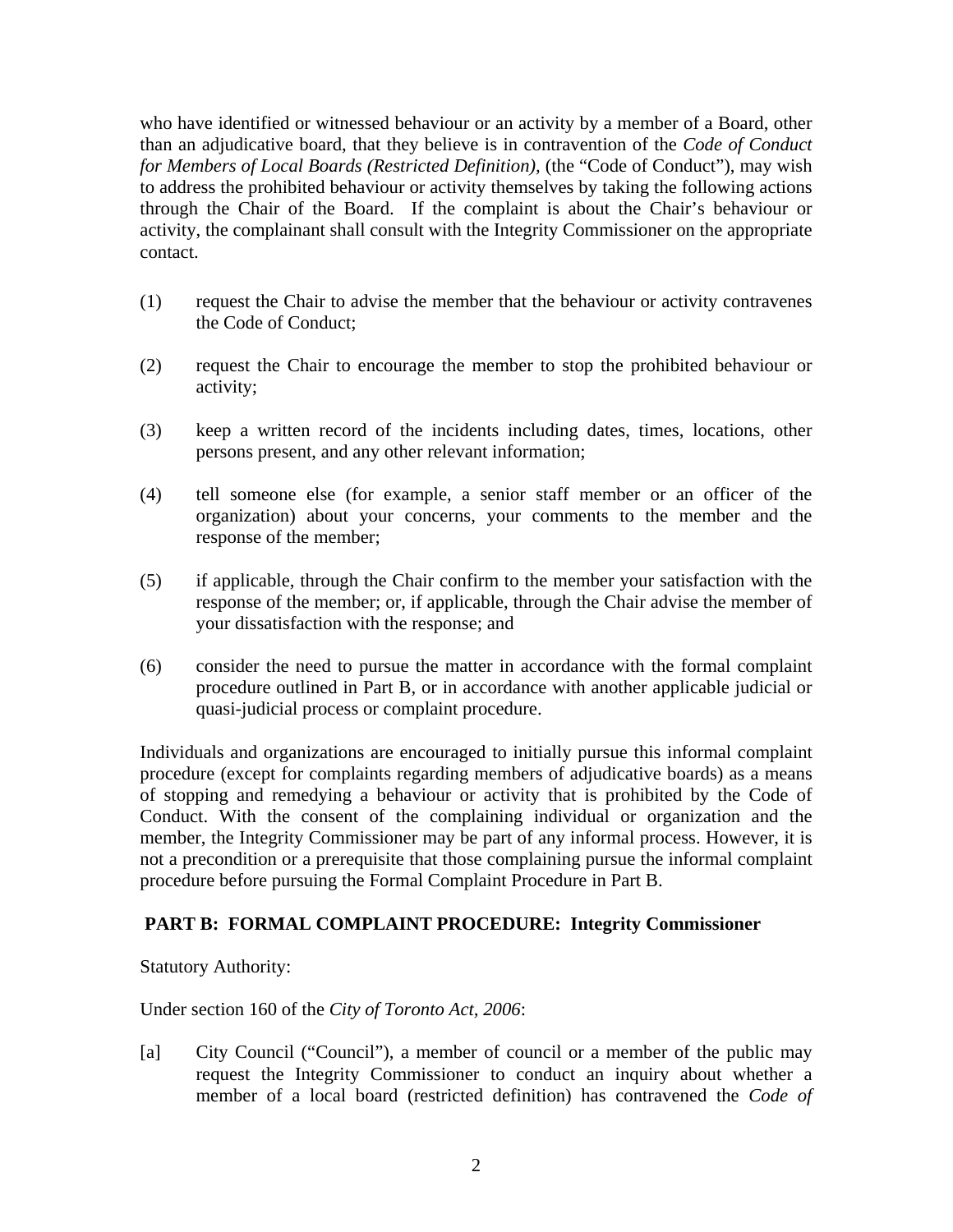*Conduct for Members of Local Boards (Restricted Definition*), or, where applicable, the *Code of Conduct for Members of Adjudicative Boards*; and

[b] a local board (restricted definition) or a member of a local board (restricted definition) may request the Integrity Commissioner to conduct an inquiry about whether a member of the local board (restricted definition) has contravened the Code of Conduct.

Application

The Formal Complaint Procedure in this Part applies to complaints regarding members of local boards (restricted definition) including members of adjudicative boards.

In this Part, the applicable Code of Conduct as noted above is referred to as the "Code of Conduct" and a local board (restricted definition) is referred to as a "Board".

#### **Requests for Inquiries s.1**

- Complaint 1. (1) A request for an investigation of a complaint that a member has contravened the Code of Conduct (the "complaint") shall be in writing.
	- (2) All complaints shall be signed by an identifiable individual (which includes the authorized signing officer of an organization).
	- (3) A complaint shall set out reasonable and probable grounds for the allegation that the member has contravened the Code of Conduct and include a supporting affidavit that sets out the evidence in support of the complaint. [Affidavit: Complaint Protocol Members of Adjudicative Boards](http://www.toronto.ca/integrity/pdf/affidavit1.pdf) [Affidavit: Complaint Protocol Members of Local Boards](http://www.toronto.ca/integrity/pdf/affidavit2.pdf) For example, the complaint and supporting affidavit should include the name of the alleged violator, the provision allegedly contravened, facts constituting the alleged contravention, the names and contact information of witnesses, and contact information for the complainant during normal business hours.
	- (4) Staff of the City Clerk's division, who are commissioners for taking affidavits, are authorized to take the supporting affidavit.
	- (5) Despite subsection (3), the Integrity Commissioner may waive the requirement for an affidavit when the request for an inquiry is from Council or a local board (restricted definition).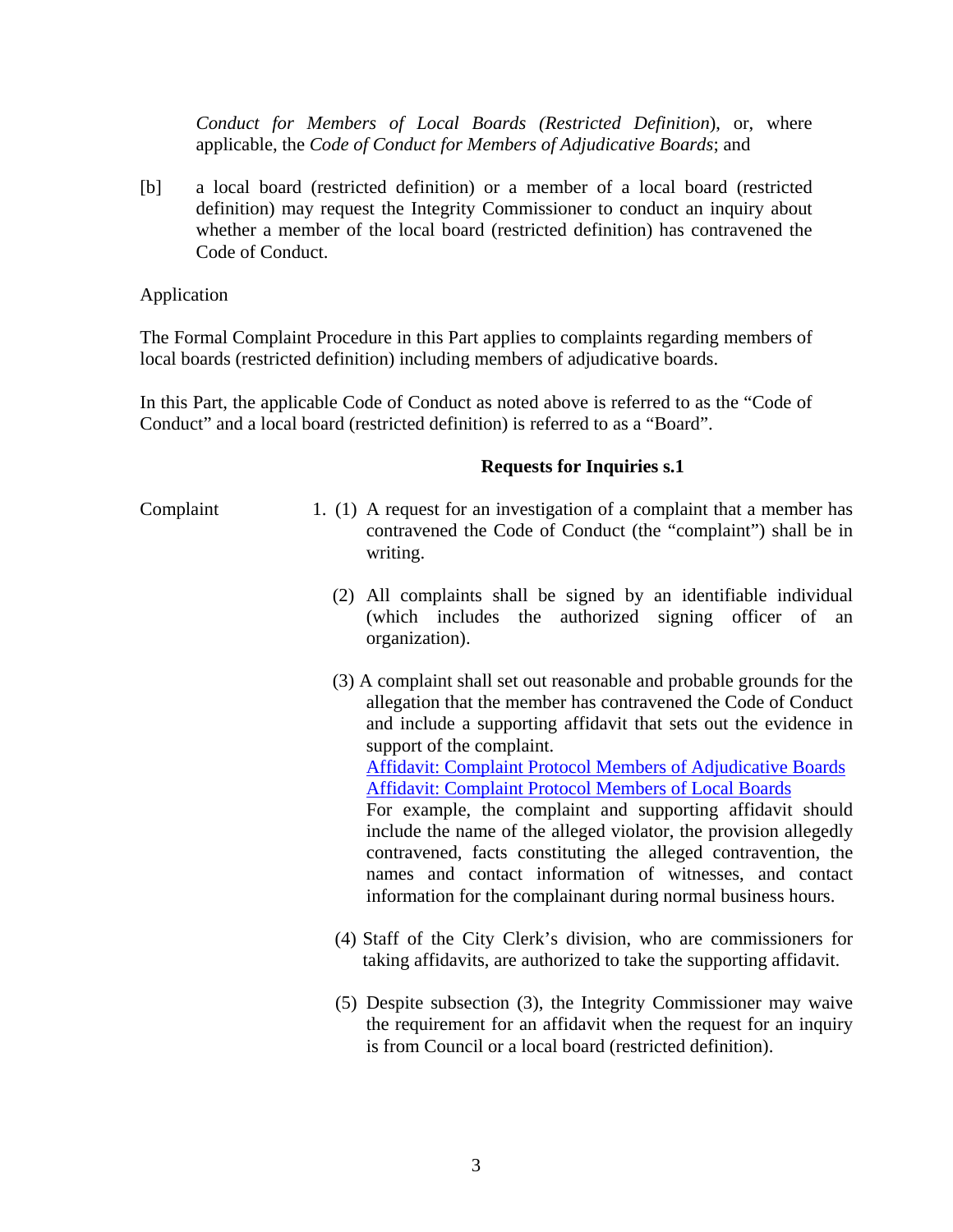# **Initial Classification by Integrity Commissioner s. 2**

| File with Clerk |     | 2. (1) The request shall be filed with the City Clerk who shall forward<br>the matter to the Integrity Commissioner for initial classification<br>to determine if the matter is, on its face, a complaint with respect<br>to non-compliance with the Code of Conduct and not covered by<br>other legislation or other Council or Board policies as described<br>in subsection $(3)$ .                                    |
|-----------------|-----|--------------------------------------------------------------------------------------------------------------------------------------------------------------------------------------------------------------------------------------------------------------------------------------------------------------------------------------------------------------------------------------------------------------------------|
| Deferral        |     | (2) If the complaint does not include a supporting affidavit, the<br>Integrity Commissioner may defer the classification until an<br>affidavit is received.                                                                                                                                                                                                                                                              |
| No Jurisdiction |     | (3) If the complaint, including any supporting affidavit, is not, on its<br>face, a complaint with respect to non-compliance with the Code<br>of Conduct or the complaint is covered by other legislation or a<br>complaint procedure under another Council or Board policy, the<br>Integrity Commissioner shall instruct the City Clerk to advise<br>the complainant in writing as follows:                             |
|                 | (a) | if the complaint on its face is an allegation of a criminal<br>nature consistent with the Criminal Code of Canada, the<br>complainant shall be advised that if the complainant wishes<br>to pursue any such allegation, the complainant must pursue<br>it with the appropriate police force;                                                                                                                             |
|                 | (b) | if the complaint on its face is with respect to non-<br>compliance with the <i>Municipal Conflict of Interest Act</i> , the<br>complainant shall be advised to review the matter with the<br>complainant's own legal counsel;                                                                                                                                                                                            |
|                 | (c) | if the complaint on its face is with respect to non-<br>compliance with the Municipal Freedom of Information and<br><i>Protection of Privacy Act</i> , the complainant shall be advised<br>that the matter will be referred for review to the City's<br>Director of the Corporate Access and Privacy office or, if<br>these complaints are processed by the Board, the head of<br>the Board's access and privacy office; |
|                 | (d) | if the complaint on its face is with respect to non-<br>compliance with a more specific Council or Board policy<br>with a separate complaint procedure, the complainant shall<br>advised that the matter will be processed under that<br>be<br>procedure; and                                                                                                                                                            |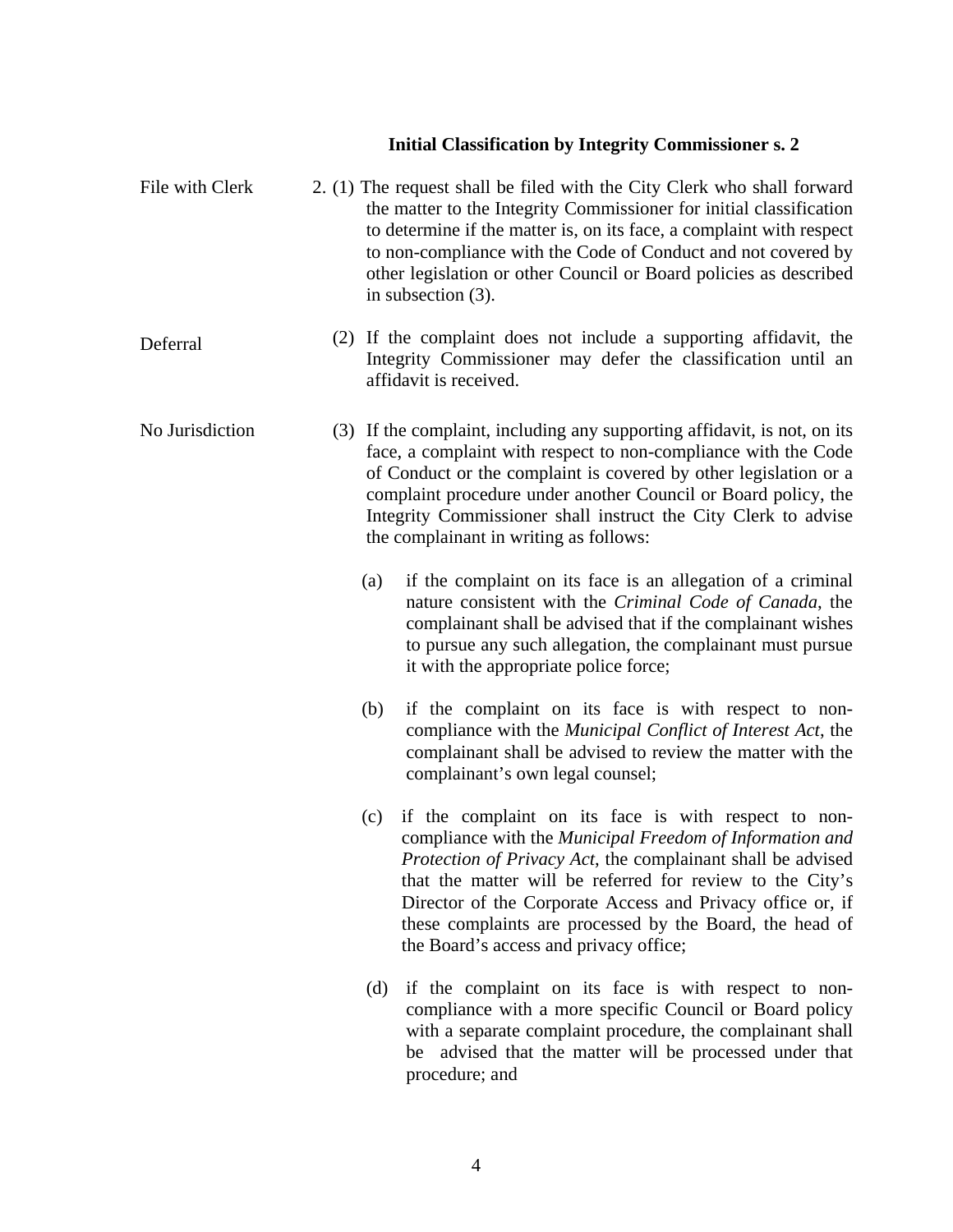- (e) in other cases, the complainant shall be advised that the matter, or part of the matter, is not within the jurisdiction of the Integrity Commissioner to process, with any additional reasons and referrals as the Integrity Commissioner considers appropriate.
- Reports (4) The Integrity Commissioner may report to Council or the Board that a specific complaint is not within the jurisdiction of the Integrity Commissioner.
	- (5) The Integrity Commissioner shall report annually to Council or a Board on complaints not within the jurisdiction of the Integrity Commissioner, but shall not disclose information that could identify a person concerned.

#### **Integrity Commissioner Investigation ss. 3 - 9**

- Refusal to Conduct Investigation 3. (1) If the Integrity Commissioner is of the opinion that the referral of a matter to him or her is frivolous, vexatious or not made in good faith, or that there are no grounds or insufficient grounds for an investigation, the Integrity Commissioner shall not conduct an investigation, or, where that becomes apparent in the course of an investigation, terminate the investigation.
	- (2) Other than in exceptional circumstances, the Integrity Commissioner will not report to Council or a Board on any complaint described in subsection (1) except as part of an annual or other periodic report.
- Investigation & Settlement 4. (1) If a complaint has been classified as being within the Integrity Commissioner's jurisdiction and not rejected under section 3, the Commissioner shall investigate and may attempt to settle the complaint.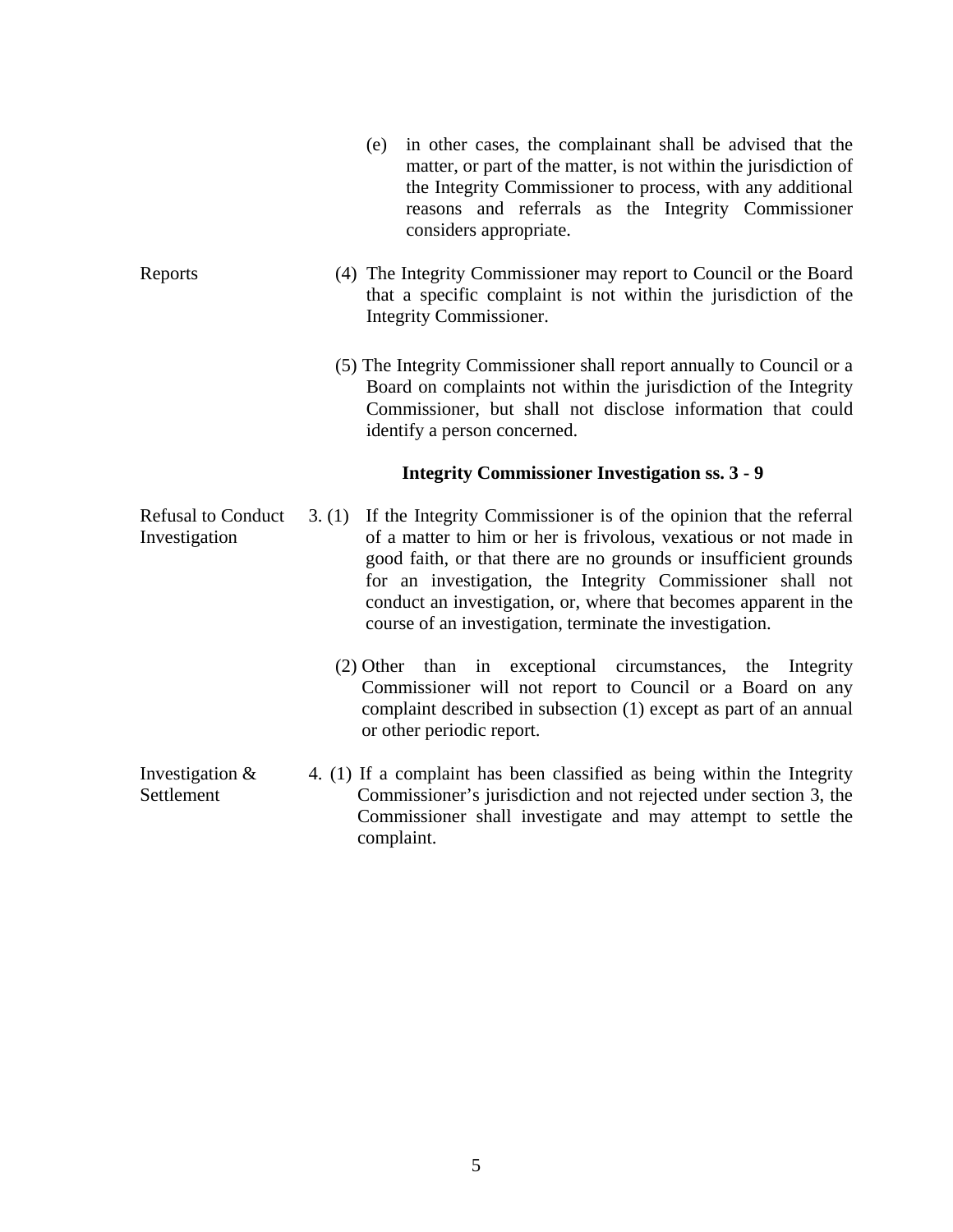| <b>Public Inquiries Act</b> | (2) Under subsection $160(2)$ of the City of Toronto Act, 2006, the<br>Integrity Commissioner may elect to investigate a complaint by<br>exercise of the powers of a commission under Parts I and II of<br>the <i>Public Inquiries Act.</i>                                                                                                                                                                  |
|-----------------------------|--------------------------------------------------------------------------------------------------------------------------------------------------------------------------------------------------------------------------------------------------------------------------------------------------------------------------------------------------------------------------------------------------------------|
|                             | (3) When the <i>Public Inquiries Act</i> applies to an investigation of a<br>complaint, the Integrity Commissioner shall comply with the<br>procedures specified in that Act and this Complaint Protocol,<br>but, if there is a conflict between a provision of the Complaint<br>Protocol and a provision of the <i>Public Inquiries Act</i> , the<br>provision of the <i>Public Inquiries Act</i> prevails. |
|                             | 5. (1) The Integrity Commissioner will proceed as follows, except where<br>otherwise required by the <i>Public Inquiries Act</i> :                                                                                                                                                                                                                                                                           |
|                             | serve the complaint and supporting material upon the<br>(a)<br>member whose conduct is in question with a request that a<br>written response to the allegation by way of affidavit or<br>otherwise be filed within ten days; and                                                                                                                                                                             |
|                             | serve a copy of the response provided upon the<br>(b)<br>complainant with a request for a written reply within ten<br>days.                                                                                                                                                                                                                                                                                  |
| Access                      | (2) If necessary, after reviewing the written materials, the Integrity<br>Commissioner may speak to anyone relevant to the complaint,<br>access and examine any of the information described in<br>subsections 160(3) and (4) of the City of Toronto Act, 2006, and<br>may enter any City or Board work location relevant to the<br>complaint for the purposes of investigation and settlement.              |
| Opportunity to<br>Comment   | (3) The Integrity Commissioner shall not issue a report finding a<br>violation of the Code of Conduct on the part of any member<br>unless the member has had reasonable notice of the basis for the<br>proposed finding and any recommended sanction and an<br>opportunity either in person or in writing to comment on the<br>proposed finding and any recommended sanction.                                |
| <b>Interim Reports</b>      | (4) The Integrity Commissioner may make interim reports to<br>Council or the Board where necessary and as required to address<br>any instances of interference, obstruction or retaliation<br>encountered during the investigation.                                                                                                                                                                          |
| <b>Final Report</b>         | 6. (1) The Integrity Commissioner shall report to the complainant and<br>the member generally no later than 90 days after the making of<br>the complaint.                                                                                                                                                                                                                                                    |

6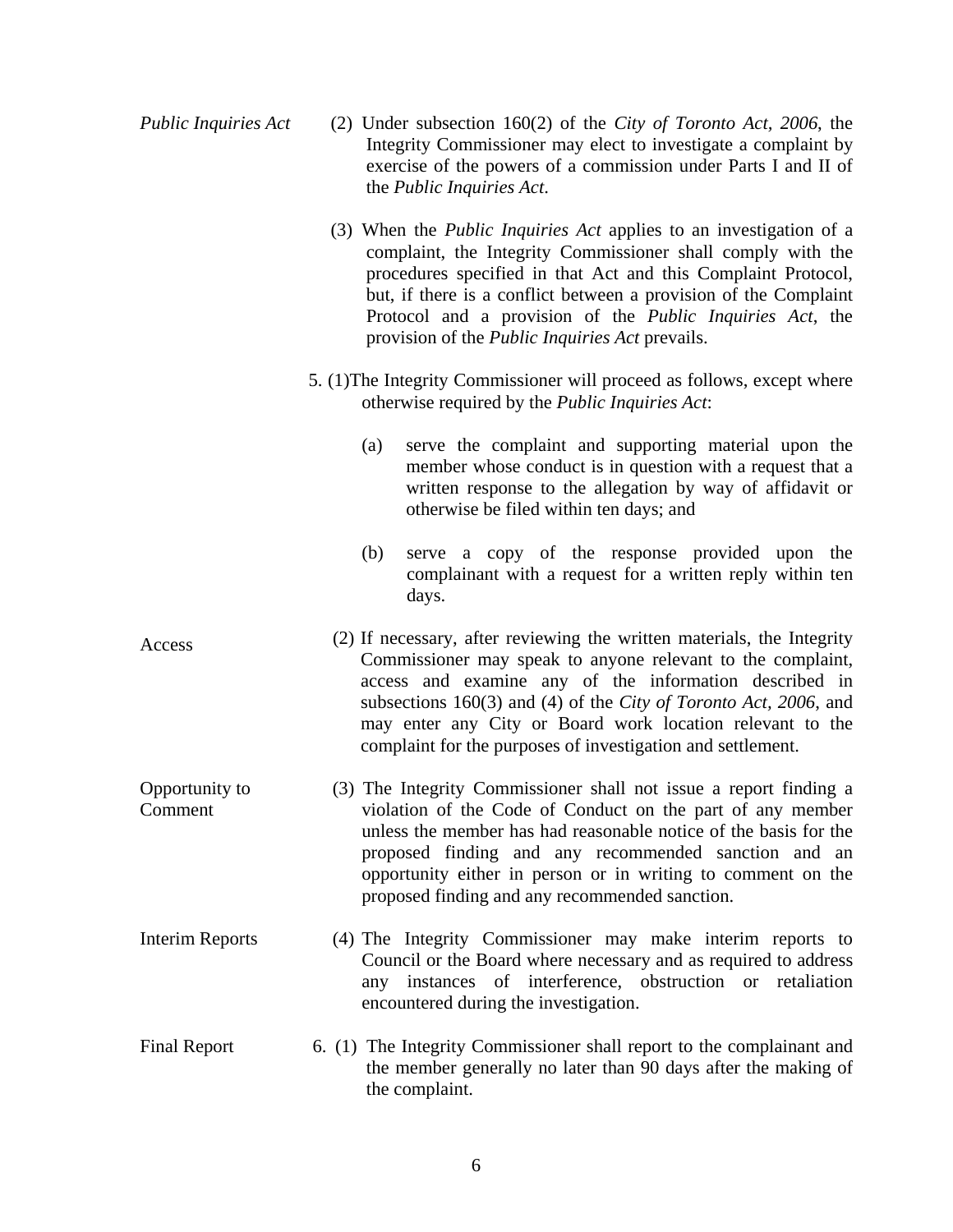|                                         |    | (2) Where the complaint is sustained in whole or in part, the<br>Integrity Commissioner shall also report to Council or the Board,<br>or both if appropriate, outlining the findings, the terms of any<br>settlement, or recommended corrective action.                                                                                                                                                                                                          |
|-----------------------------------------|----|------------------------------------------------------------------------------------------------------------------------------------------------------------------------------------------------------------------------------------------------------------------------------------------------------------------------------------------------------------------------------------------------------------------------------------------------------------------|
|                                         |    | (3) Where the complaint is dismissed, other than in exceptional<br>circumstances, the Integrity Commissioner shall not report to<br>Council or the Board except as part of an annual or other periodic<br>report.                                                                                                                                                                                                                                                |
| Lawful<br>Recommendations               |    | (4) Any recommended corrective action must be permitted in law<br>and shall be designed to ensure that the inappropriate behaviour<br>or activity does not continue.                                                                                                                                                                                                                                                                                             |
| Member not<br>Blameworthy               | 7. | If the Integrity Commissioner determines that there has been no<br>contravention of the Code of Conduct or that a contravention<br>occurred although the member took all reasonable measures to<br>prevent it, or that a contravention occurred that was trivial or<br>committed through inadvertence or an error of judgement made<br>in good faith, the Integrity Commissioner shall so state in the<br>report and shall recommend that no penalty be imposed. |
| Copies                                  | 8. | The City Clerk shall give a copy of the report to the complainant<br>and the member whose conduct is concerned.                                                                                                                                                                                                                                                                                                                                                  |
| Report to Council or 9.<br><b>Board</b> |    | The City Clerk shall process the report for the next meeting of<br>Council or of a Board where appropriate, or both if required.                                                                                                                                                                                                                                                                                                                                 |
|                                         |    | Council or Board Review; Costs ss. 10 - 12                                                                                                                                                                                                                                                                                                                                                                                                                       |
| Duty of Council or<br>Board             |    | 10. (1) Council or the Board shall consider and respond to the report<br>within 90 days after the day the report is laid before it.                                                                                                                                                                                                                                                                                                                              |
|                                         |    | (2) In responding to the report, Council or the Board may vary a<br>recommendation that it impose a penalty, subject to subsection<br>160(5) of the City of Toronto Act, 2006, but shall not refer the<br>recommendation other than back to the Integrity Commissioner.                                                                                                                                                                                          |
| <b>Payment of Costs</b>                 |    | $11.(1)$ A complainant and a member who are parties to a complaint<br>under this procedure shall each be reimbursed for actual and<br>reasonable legal and related expenses up to a maximum of:                                                                                                                                                                                                                                                                  |
|                                         |    | $$5,000;$ or<br>(a)                                                                                                                                                                                                                                                                                                                                                                                                                                              |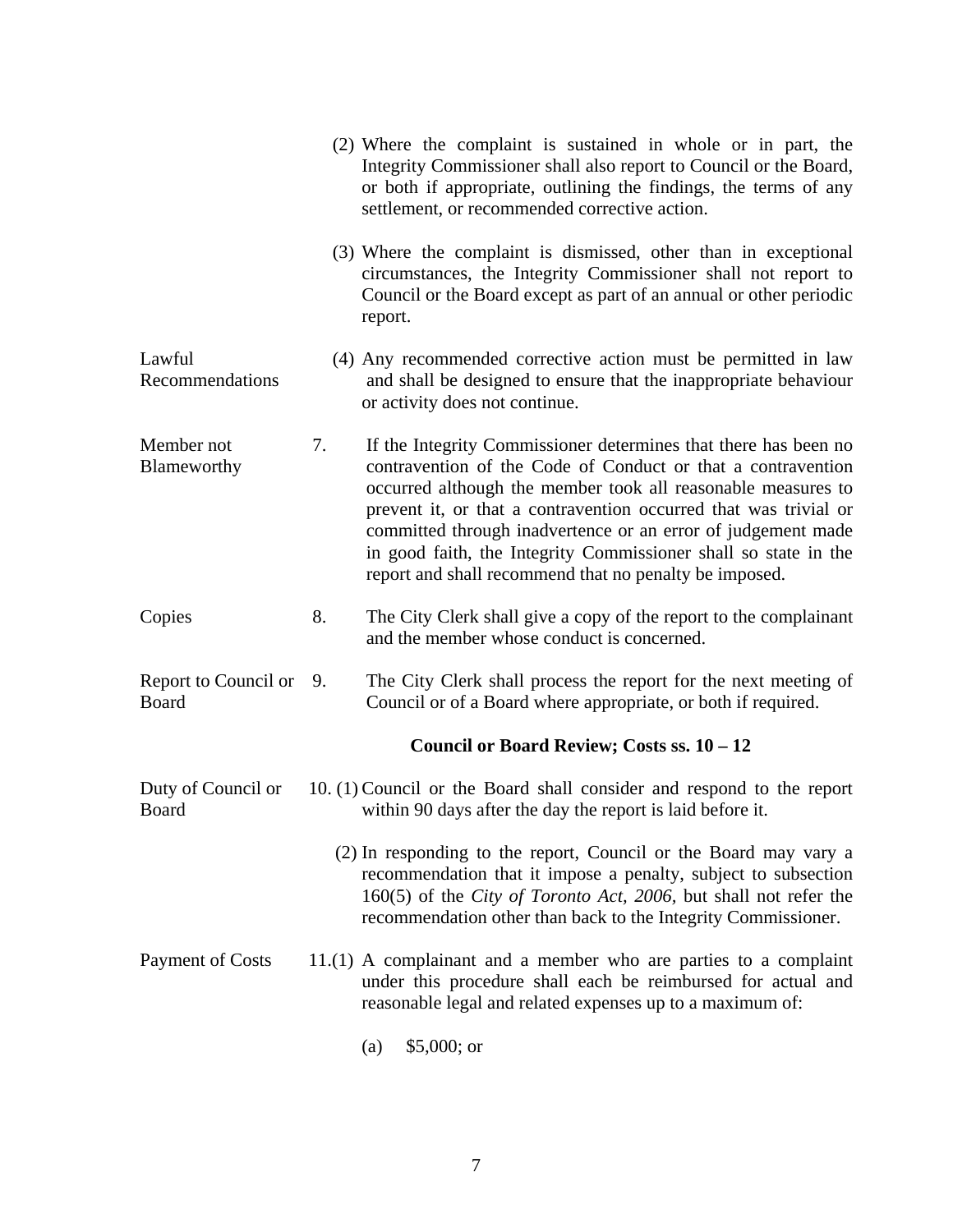- (b) \$20,000, if the Integrity Commissioner has elected to investigate the complaint by exercise of the powers of a commission under Parts I and II of the *Public Inquiries Act*.
- (2) In the case of an application under the *Judicial Review Procedure Act* for judicial review of actions taken on a complaint against a member of a Board by the Integrity Commissioner, Council or a Board:
	- (a) where a member made the judicial review application, the member is eligible for reimbursement of legal costs, including additional legal costs in a successful application, that are not covered by the costs awarded by the court, up to a maximum of \$20,000.
	- (b) a member may apply for reimbursement of the legal costs of intervention in a judicial review application where the member's interests are at stake, up to a maximum of \$20,000.
- (3) Council or a Board may consider the reimbursement of costs above the limit in subsections (1) and (2) on a case by case basis.
- (4) Costs may be provided in advance in an investigation, if the Integrity Commissioner is of the opinion that the use of a lawyer by one or more of the parties would facilitate the carrying out of the investigation, and subsections (5) and (6) do not apply to the advance costs paid under this subsection.
- (5) Costs shall only be reimbursed under this section to the complainant, if the Integrity Commissioner concludes that the complaint is not frivolous, vexatious or made in bad faith and the Integrity Commissioner's conclusion is not overturned on judicial review.
- (6) Costs shall only be reimbursed under this section to the member:
	- (a) if the Integrity Commissioner concludes that there has been no contravention of the Code of Conduct by the member or that the member is not blameworthy as described in section 7, and the Integrity Commissioner's conclusion is not overturned on judicial review; or
	- (b) where Council or the Board receives the Integrity Commissioner's report on a violation and determines that it should not take any action.